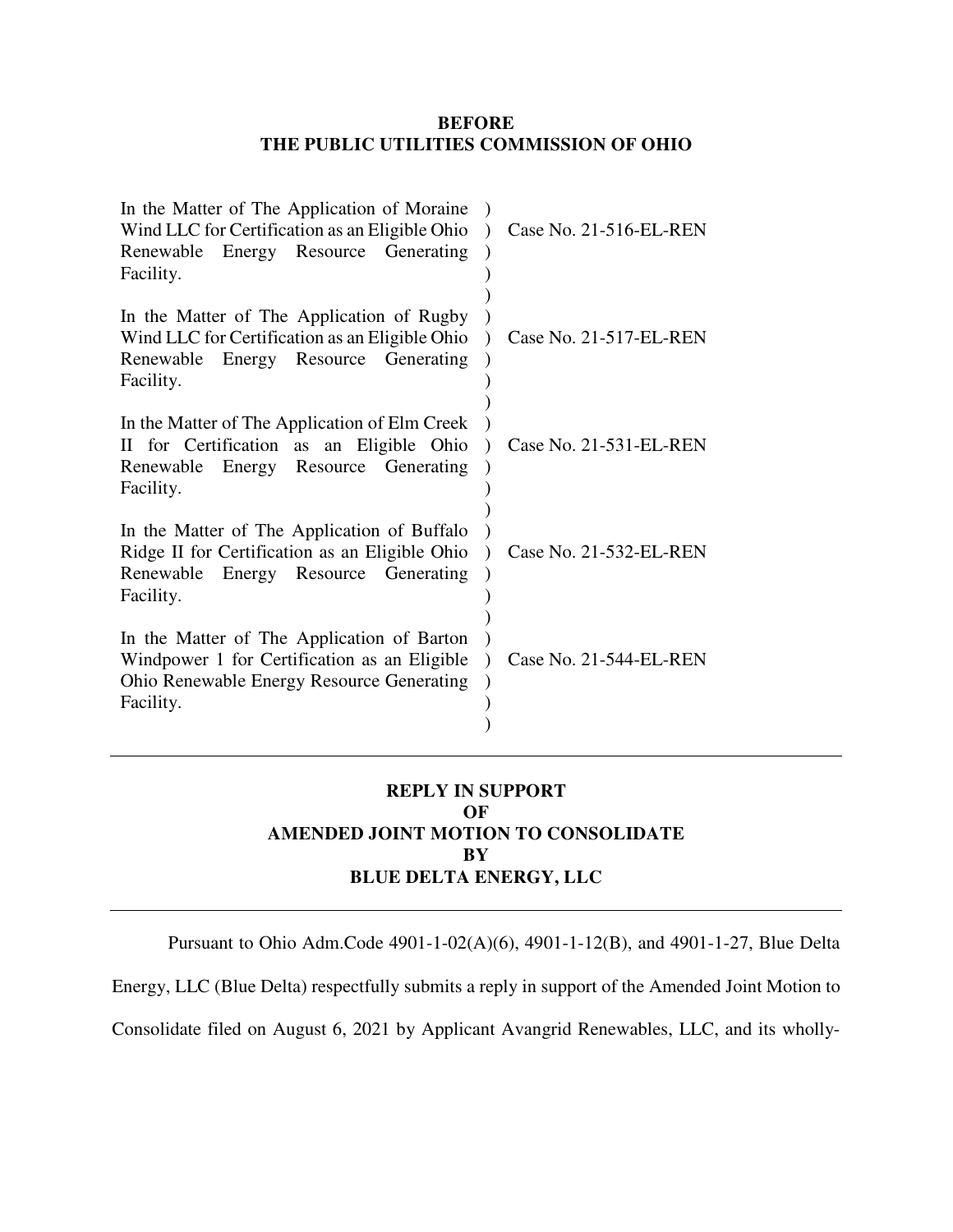owned subsidiaries, Applicants Moraine Wind LLC, Rugby Wind LLC, Elm Creek Wind II LLC, Barton WindPower LLC, and Buffalo Ridge II LLC (collectively, the Applicants).

On May 7, 2021, Carbon Solutions Group, LLC (CSG) filed a Motion to Intervene, Consolidate, and Establish a Procedural Schedule (CSG's Motion) in each of the above-captioned cases. CSG's Motion asserted that CSG has a general interest in the proceedings, "in preserving the value of [renewable energy credits (RECs)] to renewable generators located in Ohio and PJM."<sup>1</sup> CSG seeks to artificially inflate the value of RECs by applying a different standard for deliverability, which has no basis in Ohio law, regulations, or precedent of the Public Utilities Commission of Ohio (Commission), and which the Commission has rejected previously.<sup>2</sup>

In response to CSG's attempts to resurrect this rejected proposal, on August 6, 2021, the Applicants filed an Amended Joint Motion to Consolidate "for the limited purpose of determining the threshold issue—CSG's challenge to the Commission's test for deliverability pursuant to Ohio law."<sup>3</sup> CSG filed a Memorandum Contra the Amended Joint Motion to Consolidate on August 23, 2021. Pursuant to Ohio Adm.Code 4901-1-12(B), Blue Delta hereby files a reply memorandum to CSG's Memorandum Contra.

 $\overline{a}$ 

<sup>&</sup>lt;sup>1</sup> CSG's Motion at 6.

<sup>2</sup> *See, e.g.*, *In the Matter of the Amendment of Ohio Administrative Code Chapter 4901:1-40 Regarding the Alternative Energy Portfolio Standard, to Implement Am. Sub. S.B. 315*, Case Nos. 12-2156-EL-ORD, *et al.*, Finding and Order at ¶¶ 180, 181 (Dec. 19, 2018) (Noting that deliverability "does not need to be expanded to include any generation originating within the PJM or MISO transmission systems."); *Id.* at ¶181, *quoting In the Matter of the Adoption of Rules for Alternative and Renewable Energy Technology, Resources, and Climate Regulations, and Review of Chapters 4901:5-1, 4901:5-5, and 4901:5-7 of the Ohio Administrative Code, Pursuant to Chapter 4928.66, Revised Code, as Amended by Amended Substitute Senate Bill No. 221,* Case No. 08-888-EL-ORD, Opinion and Order at 28 (Apr. 15, 2009) (Affirming a prior holding that "a demonstration of delivery via a power flow study…should be necessary, although not to the extent of requiring signed contracts.").

<sup>3</sup> *See* Amended Joint Motion to Consolidate at 14 (Aug. 6, 2021).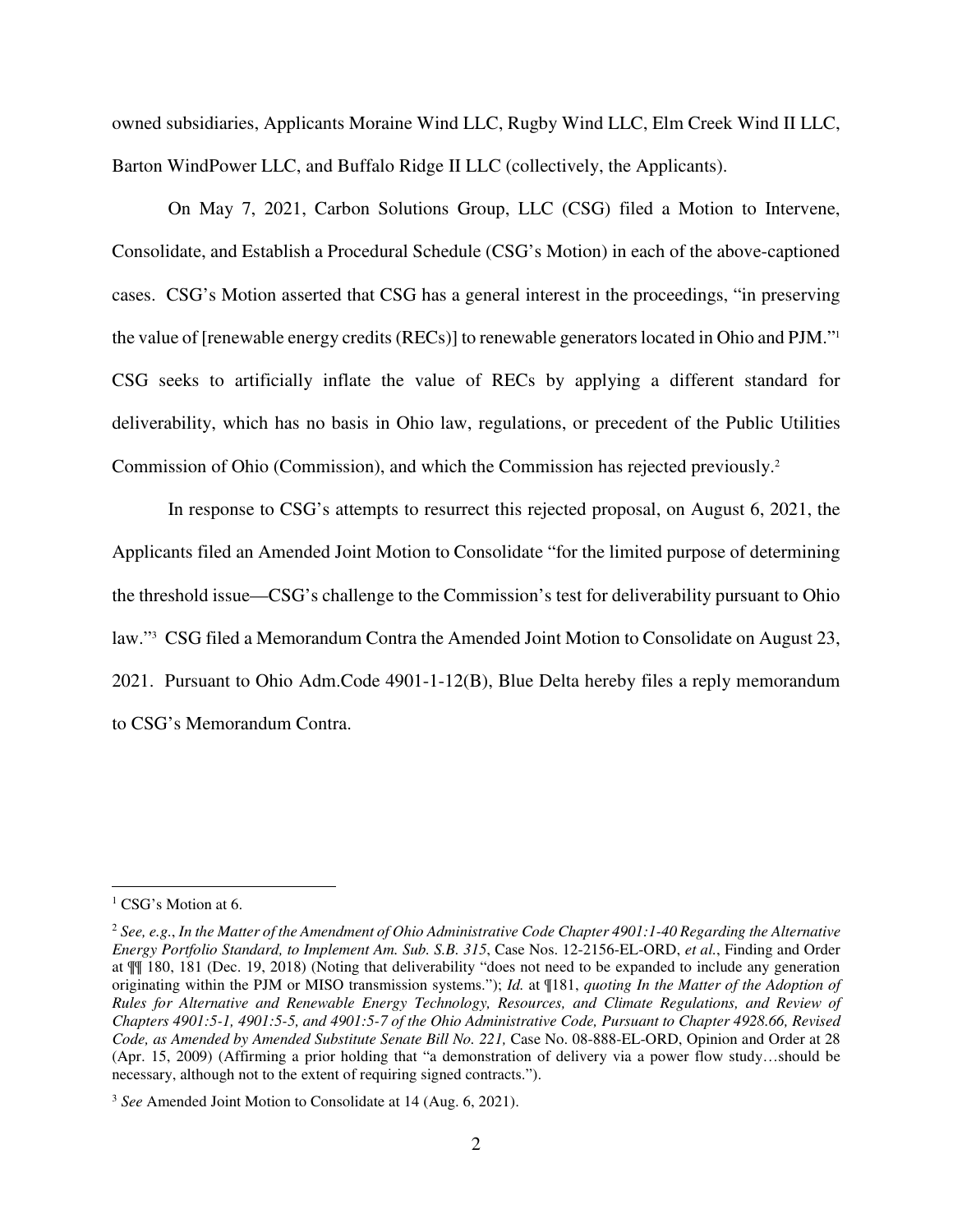As explained in Blue Delta's memorandum in support of Applicant's motion to consolidate,<sup>4</sup> which is incorporated by reference herein as if fully rewritten herein, Blue Delta supports the Applicants' Joint Motion to Consolidate.<sup>5</sup> Consolidation of the five above-captioned cases for facilities with the same ownership in order to determine the threshold issue raised by CSG regarding the deliverability standard and the Commission's test for deliverability will avoid unnecessary delay, prevent the presentation of irrelevant or cumulative evidence, and assure that the initial hearing proceeds in an orderly and expeditious manner.<sup>6</sup>

Previous attempts by CSG to consolidate various cases have been confusing and often directly contradict previous motions.<sup>7</sup> Given that those cases frequently involved separate facilities in separate states with separate owners, consolidation of the evidentiary hearings did not make sense and would not have avoided unnecessary delay, prevented the presentation of irrelevant or cumulative evidence, or assured that the initial hearing proceeds in an orderly and expeditious manner.<sup>8</sup> On the other hand, the Applicants' Joint Motion seeking to consolidate cases involving five facilities with the same owner, for the limited purpose of addressing a shared threshold

 $\overline{a}$ 

<sup>4</sup> *See* Memorandum in Support of Amended Joint Motion to Consolidate by Blue Delta Energy, LLC (August 18, 2021). Contrary to CSG's claim, Blue Delta's Memorandum in Support of Applicants' Joint Motion filed prior to the Memorandum Contra deadline was proper under Ohio Adm.Code 4901-1-12 and Commission precedent. See CSG's Memorandum Contra at n.2.

<sup>5</sup> *Id.*

<sup>6</sup> *See* Ohio Adm.Code 4901-1-27(B)(4), (7).

<sup>7</sup> *See, e.g.*, CSG's Motion at 2 (requesting to consolidate the five Avangrid REN cases); *In the Matter of The Application of Wessington Wind Farm for Certification as an Eligible Ohio Renewable Energy Resource Generating Facility*, Case No. 21-110-EL-REN, Motion for Leave to Intervene Out of Time, Motion to Consolidate, and Motion to Establish a Procedural Schedule of Carbon Solutions Group, LLC at 2 (Apr. 7, 2021) (requesting consolidation of five REN cases); *In the Matter of The Application of Quilt Block Wind Farm for Certification as an Eligible Ohio Renewable Energy Resource Generating Facility*; Case No. 21-576-EL-REN, Motion to Intervene, Motion to Consolidate, and Motion to Establish a Procedural Schedule of Carbon Solutions Group, LLC at 2 (June 1, 2021) (requesting to consolidate fourteen cases, including the cases from both previous Motions).

<sup>8</sup> *See* Case No. 21-110-EL-REN, Motion for Leave to Intervene Out of Time and Motion to Leave to File Memorandum Contra, Instanter, Carbon Solutions Group, LLC's Motion at 15-16 (May 13, 2021). *See also* Ohio Adm.Code 4901-1-27(B)(4), (7).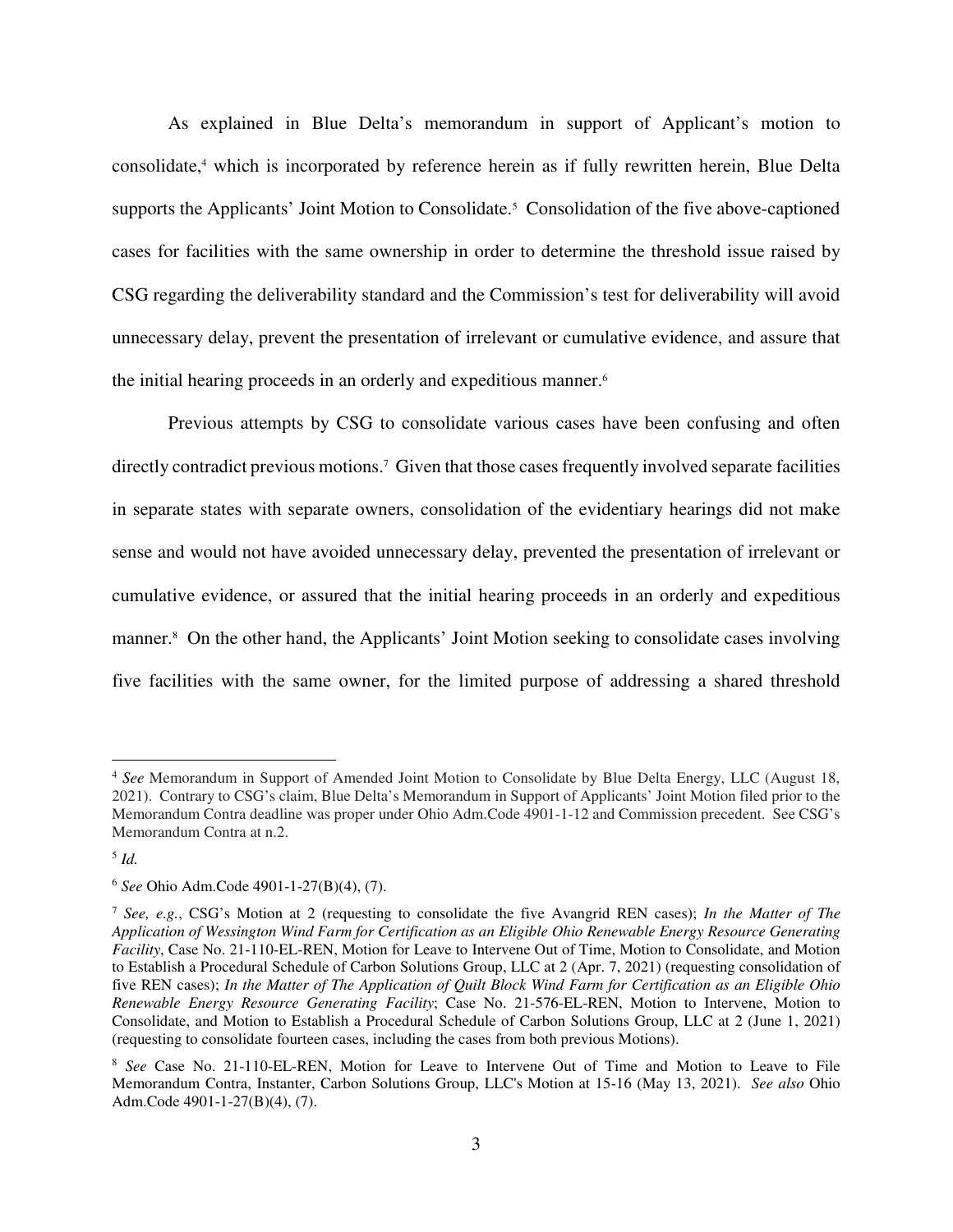question between them, makes sense. Doing so will allow the Commission to address CSG's challenge in one proceeding in a more timely and efficient manner, while preserving the individual determinations of whether each facility qualifies as a "qualifying renewable energy resource" under R.C. 4928.64. As such, consolidation for the limited purposes proposed by the Applicants is proper and should be granted.

Respectfully submitted,

*/s/ Kimberly W. Bojko* 

Kimberly W. Bojko (0069402) (Counsel of Record) Jonathan Wygonski (100060) Carpenter Lipps & Leland LLP 280 North High Street, Suite 1300 Columbus, Ohio 43215 Telephone: (614) 365-4100 Email: bojko@carpenterlipps.com wygonski@carpenterlipps.com (willing to accept service by email)

*Counsel for Blue Delta Energy, LLC*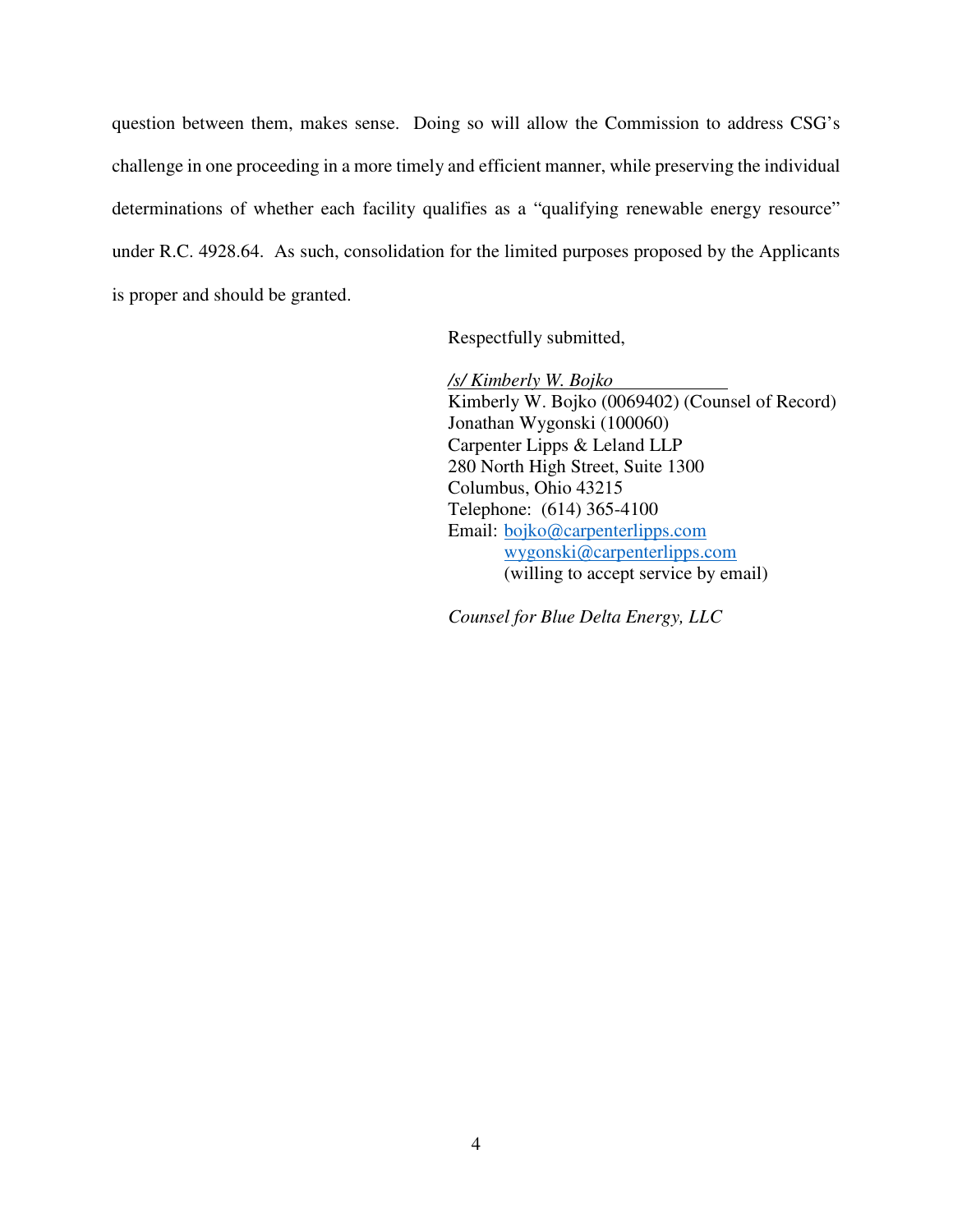## **CERTIFICATE OF SERVICE**

 The Public Utilities Commission of Ohio's e-filing system will electronically serve notice of the filing of this document on the parties referenced on the service list of the docket card who have electronically subscribed to the case. In addition, the undersigned hereby certifies that a copy of the foregoing document also is being served via electronic mail on August 30, 2021 upon the parties listed below.

> /s/ Kimberly W. Bojko \_\_\_\_\_\_ Kimberly W. Bojko

 *Counsel for Blue Delta Energy, LLC* 

cahill@whitt-sturtevant.com whitt@whitt-sturtevant.com fykes@whitt-sturtevant.com paul@carpenterlipps.com donadio@carpenterlipps.com blittle@nisource.com Christopher.miller@icemiller.com Nicole.woods@icemiller.com Stuart.siegfried@puc.state.oh.us David.hicks@puco.ohio.gov Jacqueline.St.John@puco.ohio.gov